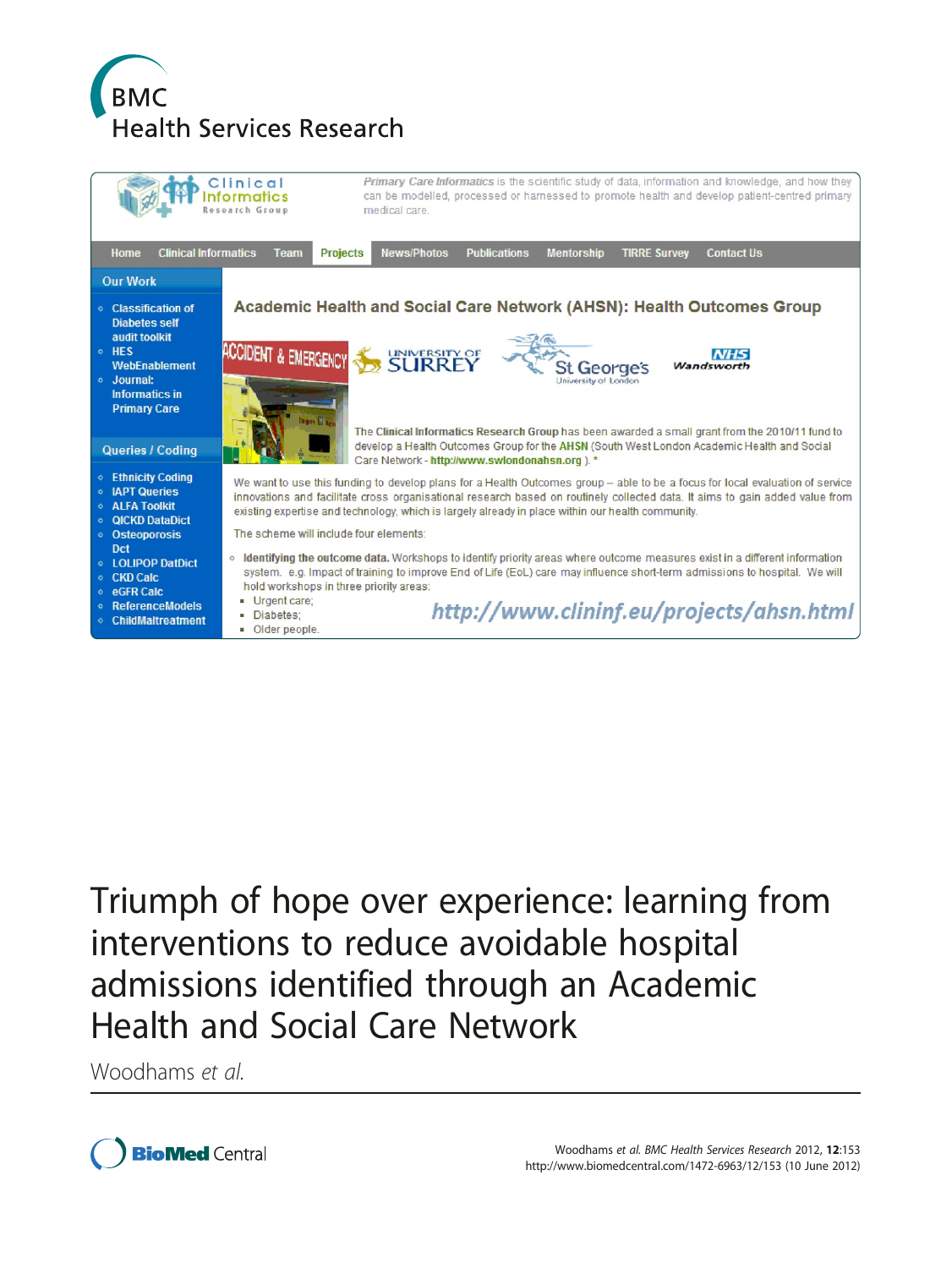# **RESEARCH ARTICLE Example 2014 CONSIDERING CONSIDERING CONSIDERING CONSIDERING CONSIDERING CONSIDERING CONSIDERING CONSIDERING CONSIDERING CONSIDERING CONSIDERING CONSIDERING CONSIDERING CONSIDERING CONSIDERING CONSIDE**



# Triumph of hope over experience: learning from interventions to reduce avoidable hospital admissions identified through an Academic Health and Social Care Network

Victoria Woodhams<sup>1</sup>, Simon de Lusignan<sup>1,2\*</sup>, Shakeel Mughal<sup>3</sup>, Graham Head<sup>4</sup>, Safia Debar<sup>5</sup>, Terry Desombre<sup>1</sup> , Sean Hilton<sup>2</sup> and Houda Al Sharifi<sup>6</sup>

# Abstract

Background: Internationally health services are facing increasing demands due to new and more expensive health technologies and treatments, coupled with the needs of an ageing population. Reducing avoidable use of expensive secondary care services, especially high cost admissions where no procedure is carried out, has become a focus for the commissioners of healthcare.

Method: We set out to identify, evaluate and share learning about interventions to reduce avoidable hospital admission across a regional Academic Health and Social Care Network (AHSN). We conducted a service evaluation identifying initiatives that had taken place across the AHSN. This comprised a literature review, case studies, and two workshops.

Results: We identified three types of intervention: pre-hospital; within the emergency department (ED); and postadmission evaluation of appropriateness. Pre-hospital interventions included the use of predictive modelling tools (PARR – Patients at risk of readmission and ACG – Adjusted Clinical Groups) sometimes supported by community matrons or virtual wards. GP-advisers and outreach nurses were employed within the ED. The principal post-hoc interventions were the audit of records in primary care or the application of the Appropriateness Evaluation Protocol (AEP) within the admission ward. Overall there was a shortage of independent evaluation and limited evidence that each intervention had an impact on rates of admission.

**Conclusions:** Despite the frequency and cost of emergency admission there has been little independent evaluation of interventions to reduce avoidable admission. Commissioners of healthcare should consider interventions at all stages of the admission pathway, including regular audit, to ensure admission thresholds don't change.

Keywords: (MeSH): Hospitalization, Health Services Misuse, Outcome and Process Assessment (Health Care), Home Care Services, Hospital based [economics, \*organisation and administration]

<sup>2</sup> Division of Population Health Sciences and Education, Hunter Wing, St. George's – University of London, LONDON SW17 0RE, UK

Full list of author information is available at the end of the article



© 2012 Woodhams et al.; licensee BioMed Central Ltd. This is an Open Access article distributed under the terms of the Creative Commons Attribution License (<http://creativecommons.org/licenses/by/2.0>), which permits unrestricted use, distribution, and reproduction in any medium, provided the original work is properly cited.

<sup>\*</sup> Correspondence: [s.lusignan@surrey.ac.uk](mailto:s.lusignan@surrey.ac.uk) <sup>1</sup>

<sup>&</sup>lt;sup>1</sup>Department of Health Care Management and Policy, University of Surrey, GUILDFORD GU2 7XH, UK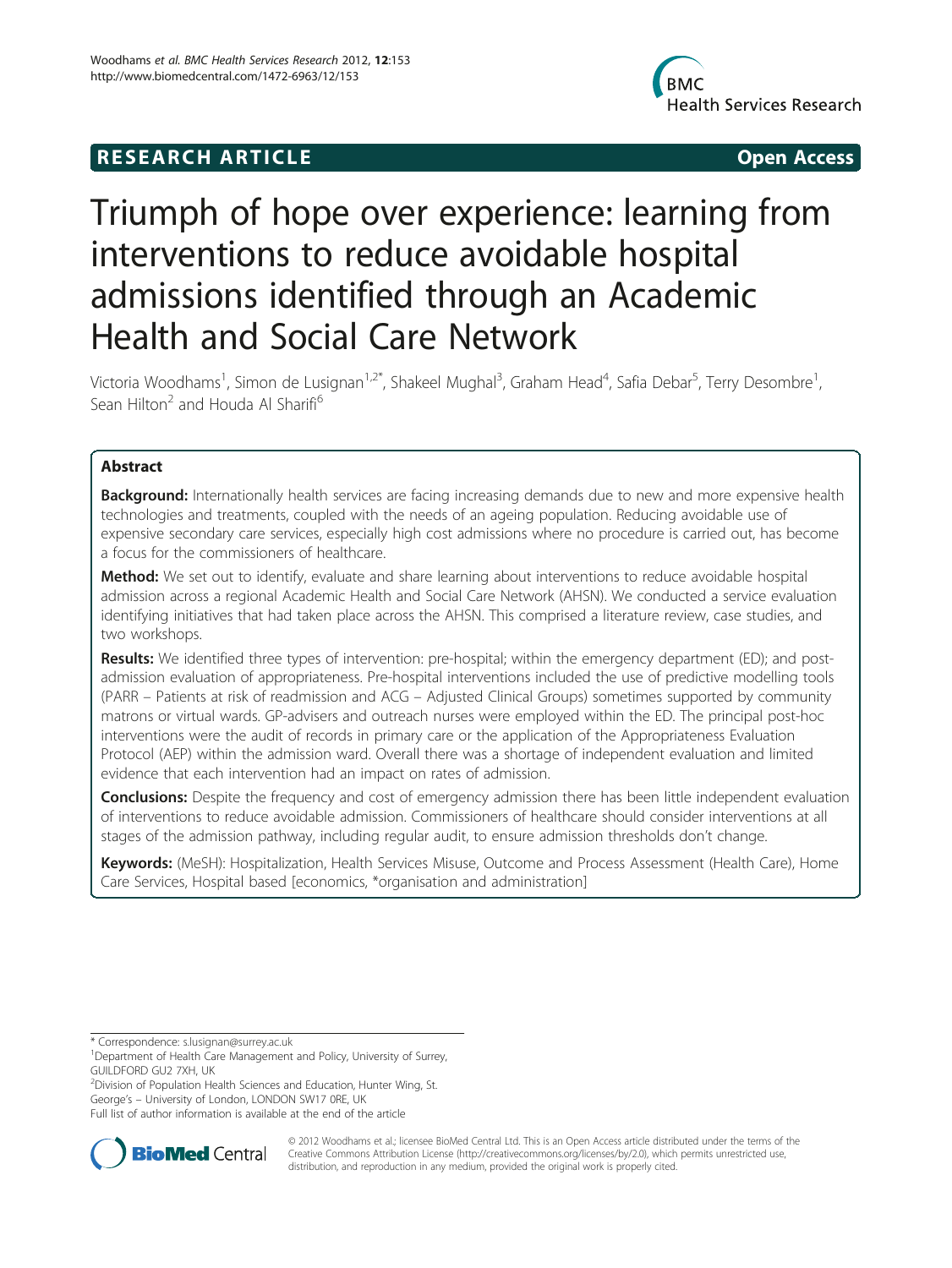# Background

Internationally there is growth in hospital use, including unscheduled admissions and this places a cost-burden on health services [\[1](#page-8-0)]. This includes the UK, where there has been a relentless year-on-year rise (Figure 1) [\[2](#page-8-0)]. The estimated cost of each admission is high; short stay admissions in the UK cost an average of £470, at least double that of an outpatient attendance [\[3](#page-8-0)]. Combating this rise in unscheduled care has become a focus of the Department of Health's Quality, Innovation, Productivity and Prevention (QIPP) programme that aims to make financial efficiency savings whilst maintaining quality of care [[4\]](#page-8-0).

Many non-elective admissions have been dubbed 'avoidable', 'inappropriate' or 'unnecessary,' [[5-10](#page-8-0)] and may not reflect patients' preferences. A considerable proportion are for short stays, often where no procedure is carried out; [[11,12](#page-8-0)] they include 'high intensity users' with long-term health conditions admitted with acute exacerbations of their illness. They also include admissions for those with alcohol misuse and psychiatric problems. The top 1 % of health care users in the UK have been estimated to consume 30 % of health care resources [\[13](#page-8-0)]. Their admissions are often defined as 'inappropriate' because they might be managed using more appropriate (and less expensive) care pathways, particularly lower cost provision in the community [\[14,15](#page-8-0)]. Current arrangements are not ideal for doctors or service users. Physicians and patients would prefer around two-thirds of the patients currently managed as emergencies in acute hospitals to be managed in a community setting [[10](#page-8-0)].

Given the 15 % rise in emergency admissions across the UK over the previous three years and marked rates of increase within the local NHS regions (South East Coast 25 % and London 5 % (Figure 1)) [\[12\]](#page-8-0) the South West London Academic and Social Care Network (AHSN) [\[16](#page-8-0)] commissioned this investigation to identify, evaluate and share learning from interventions aiming to reduce 'avoidable' admissions in our region.

#### Methods

#### **Overview**

Our investigation had three elements: literature review, case study presentations, and two workshops. We used the AHSN as a vehicle for sharing learning and current best practice. We invited people involved in initiatives to reduce unplanned admissions to join this aspect of the Health Outcomes group's work [\[17\]](#page-8-0). We additionally invited all NHS Trusts across the AHSN area, and anyone who had self-nominated themselves or their organisation to be an AHSN member. We also invited those involved in initiatives to identify others who might wish to participate and share their work.

We identified interventions at all stages of the care pathway, putting them in one of three categories: those within the Emergency Department (ED) itself [[18](#page-8-0)], those in primary care aimed at preventing predicted admissions [\[19-23](#page-8-0)], and those after the ED evaluating current services [[24](#page-8-0)-[26\]](#page-8-0). We included interventions adopted widely as well as pilot interventions. We also set out to capture the context within which these interventions took place, and understand the importance of context in their success.

## Literature review

We carried out a literature review using Medline using the following search string: "(avoidable OR unnecessary OR inappropriate OR unplanned OR unscheduled OR non-elective) AND (hospital OR accident and emergency

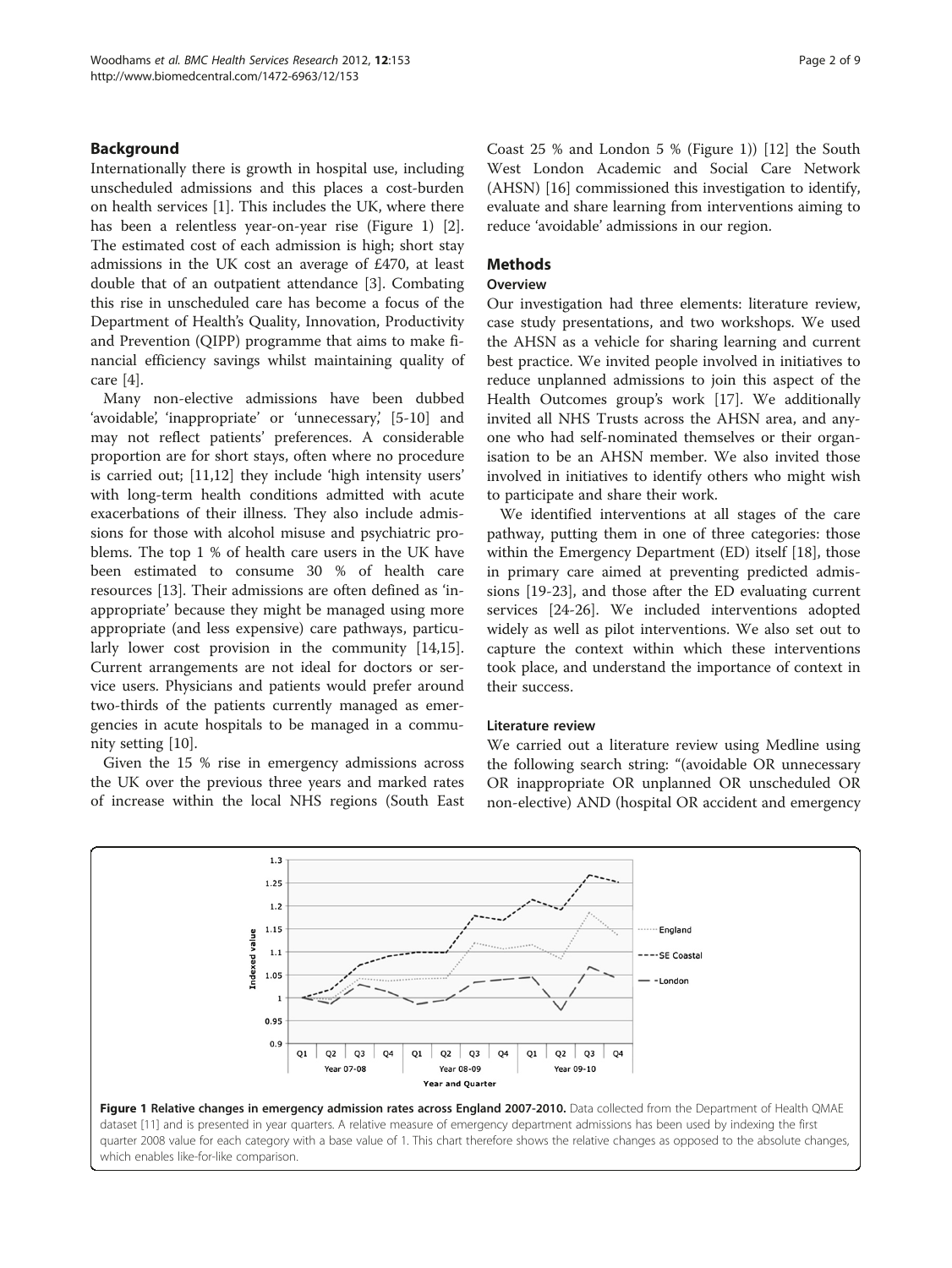OR emergency department) AND admission". We applied MeSH terms "Hospitalisation", "Health Services Misuse", "Home Care Services, Hospital based," and "Outcome and Process Assessment (Health Care)".

In addition we searched for specific interventions as keywords: "PARR OR Patients At Risk of Readmission OR Combined Model"; "ACG OR Adjusted Clinical Groups"; "Predictive Modelling"; "Community Matron"; "Virtual Ward"; "Consultant GP"; "In-reach Nurse OR In-reach Team"; "AEP OR Appropriateness Evaluation Protocol".

## Data collection

We identified and systematically collected data from schemes introduced to control the rise in inappropriate acute admissions across the AHSN. We used a snowball sampling method asking all respondents to identify any local initiatives they were aware of. We invited those we identified to attend a workshop and describe: (1) The patient group their service was designed to target; (2) The setting of the service; (3) The intervention that the service provided; (4) Any actual or intended outcome measure; and (5) Any other key contextual information.

#### Workshop and presentations

The half-day workshops took place in southwest London on  $14<sup>th</sup>$  January and  $20<sup>th</sup>$  May 2011. Presenters were asked to provide evaluative data about the use or proposed use of interventions in a standard format: we supplied a template using the five headers listed above. 16 people attended the first, which described seven case studies; and 14 people attended the second, which summarised the findings since the previous meeting and develop a consensus about what interventions might work best and next steps.

# Identifying outcome data: change in local hospital admission rates:

We explored whether we could aggregate the data from the studies and investigated whether the interventions reduced hospital admission or ED attendance rates.

# Ethical considerations

As a service evaluation this study did not require full research ethics approval [[27](#page-8-0)]. It utilised reports of innovations in service delivery instigated by NHS managers and was not part of any trial or research process; no individual patient data were presented, nor made available to the researchers.

## Results

# Classification of the type of interventions presented at the workshop:

We identified seven interventions (Table [1\)](#page-4-0), which we divided into three care-pathway stages: pre-, during and post-ED attendance (Figure [2](#page-4-0)). Pre-attendance interventions included two predictive modelling tools and the deployment of two specialist clinical teams, during ED included two specialist clinical teams, and postattendance included one clinical audit and feedback intervention (Table [2\)](#page-5-0).

# Pre-emergency department admission interventions: (1) Predictive-modelling tools

Two predictive tools were presented that use routine health data: (1) Patients at Risk of Readmission (PARR) and later developments of this tool; and (2) Adjusted Clinical Groups-Predictive Model (ACG-PM). Both can combine data confidentially to create a '12-month risk of hospitalisation' for all patients; although the models have different degrees of sophistication with the ACG-PM having a greater emphasis on co-morbidities. They are used to target interventions, such as community-based case-management, at high-intensity users who consume a disproportionate amount of services. Both have proved easy to integrate and are widely used in practice, with PARR freely available and used by many UK family practices. The ACG-PM is used extensively in the USA but now being made available to UK family practices. They have been extensively validated [\[1,20](#page-8-0)-[22\]](#page-8-0).

# Pre-emergency department admission interventions: (2) Case management

Two clinical teams were discussed that function 'upstream' in primary care, and which case-manage highrisk patients: community matrons, who are specially trained nurses, and virtual wards, which are multidisciplinary teams including the same professions as found on an inpatient ward [\[23](#page-8-0)]. Both encourage self-management with regular contact and agreed care plans and goals. They are linked to primary care services, but their capacity limited in relation to target population (i.e. numbers of people admitted with no procedure carried out). However, in our case study they reported that community matrons sometimes had difficulty in filling their caseload. The criteria for taking on cases are generally linked to PARR score; however delays in updates of hospital data and some lack of training may limit PARR's effectiveness [[28](#page-9-0)].

# Interventions within the emergency department: In-reach nurse and "Consultant GP"

Two clinical teams have been introduced in the ED with the goal of facilitating discharge for those patients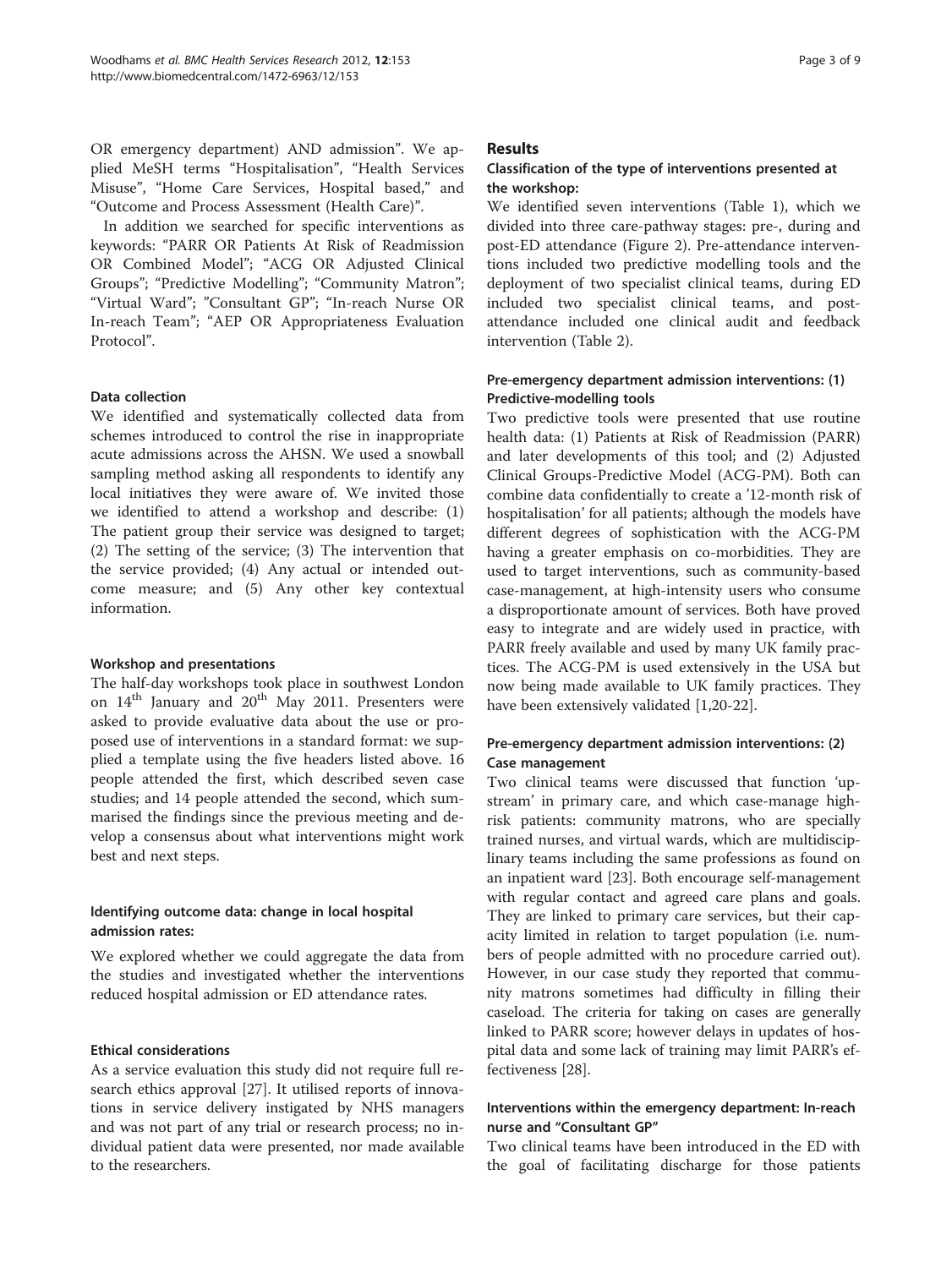<span id="page-4-0"></span>Table 1 Summary of the case studies

| Stage                                 | Intervention                                                                | <b>Description</b>                                                                                                                                                                                                                                                                                                                                                    |  |
|---------------------------------------|-----------------------------------------------------------------------------|-----------------------------------------------------------------------------------------------------------------------------------------------------------------------------------------------------------------------------------------------------------------------------------------------------------------------------------------------------------------------|--|
| <b>Pre-Emergency</b><br>Department    | Patient At Risk of Readmission (PARR)<br>tool and Combined Predictive Model | Tool providing a risk score, which predicts risk of hospitalisation in<br>upcoming 12 months. Uses data from inpatient and census data<br>but Combined Predictive Model can additionally combine outpatient,<br>emergency department and GP practice data. Links data confidentially.                                                                                 |  |
|                                       | <b>Adjusted Clinical Groups predictive</b><br>model (ACG-PM)                | Predictive modelling tool predicting risk of hospitalisation and where<br>interventions (i.e. active case management) will have the greatest effect.<br>Uses multiple data from primary care, Outpatient and ED data, including<br>demographics, co-morbidities, and prescribing. Whole populations are<br>modelled including non-health care users.                  |  |
|                                       | <b>Virtual Wards</b>                                                        | Multidisciplinary Team (MDT) managing patients at high predicted risk in<br>their own home with encouragement of self-management. MDT involves GPs,<br>community matrons, ward clerks, district nurses, palliative care, pharmacist,<br>Social Services, etc. Consists of initial assessment, agreed care plan and goals,<br>regular contact and weekly MDT meetings. |  |
|                                       | <b>Community Matrons</b>                                                    | Community-based case management of high-intensity health care users by<br>senior nurses. Often work within the MDT of virtual wards.                                                                                                                                                                                                                                  |  |
| <b>During Emergency</b><br>Department | In-reach nurse                                                              | As part of the Community In-Reach Team (CIRT), in-reach nurses' role is to<br>facilitate discharge, avoid admission, link to community services, and speed<br>investigations for suitable patients in emergency department.                                                                                                                                           |  |
|                                       | <b>Consultant GP</b>                                                        | Consultant GP based in emergency department to identify suitable patients and<br>facilitate discharge. Techniques used include reassurance of staff/patient/family,<br>medication adjustments, liaison with patient's GP, referrals to alternative care<br>pathways, and gaining specialty advice.                                                                    |  |
| Post-Emergency<br>Department          | <b>Appropriateness Evaluation</b><br>Protocol (AEP)                         | Validated audit tool used on notes of admitted patients to determine<br>appropriateness of their admission and stay in acute bed. Feedback is then<br>given to improve practice.                                                                                                                                                                                      |  |

amenable to non-hospital mangement [[15\]](#page-8-0). The two examples presented were the in-reach nurse (part of the community in-reach team (CIRT)) and a Consultant GP. Methods employed include speeding investigations, linking to community services and gaining specialist advice. This is a newer concept, with only pilot studies running in the AHSN. They have proved difficult to integrate into ED services.

# Post-admission intervention: Notes audit and Appropriateness Evaluation Protocol (AEP)

The third type of intervention was audit, and the use an audit tool called the Appropriateness Evaluation



Protocol (AEP). The former involved the audit of cases where no procedure was carried out; and were admitted less than three days. (i.e. An admission to hospital where no surgical or other procedure is performed.) The rationale is that people who have not any procedure carried out are people who could potentially have been managed in the community. Many people appeared to be admitted for "zero-days" – purely because they were in the ED for over 4-hours, and technically became an admission at that point. The AEP is a type of 'Utilisation review' that assesses the appropriateness of acute admissions by retrospective note review across 27 set criteria in order to guide commissioning and operational improvement. This widely validated tool [\[7,24,25](#page-8-0)] has only been used in a select pilot in the area, with a sample of 60 patient notes [\[29\]](#page-9-0).

# Comparing evaluation findings with changes in emergency department admissions in primary hospitals local to the intervention

The evaluation data presented were both qualitative (involving questionnaires) and quantitative (involving cohort studies), only sometimes commenting on the efficacy of the intervention to reduce avoidable admissions. We looked to see if there was any indication that the intervention reduced admission rates, or rate of increase in the ED closest to the intervention or if there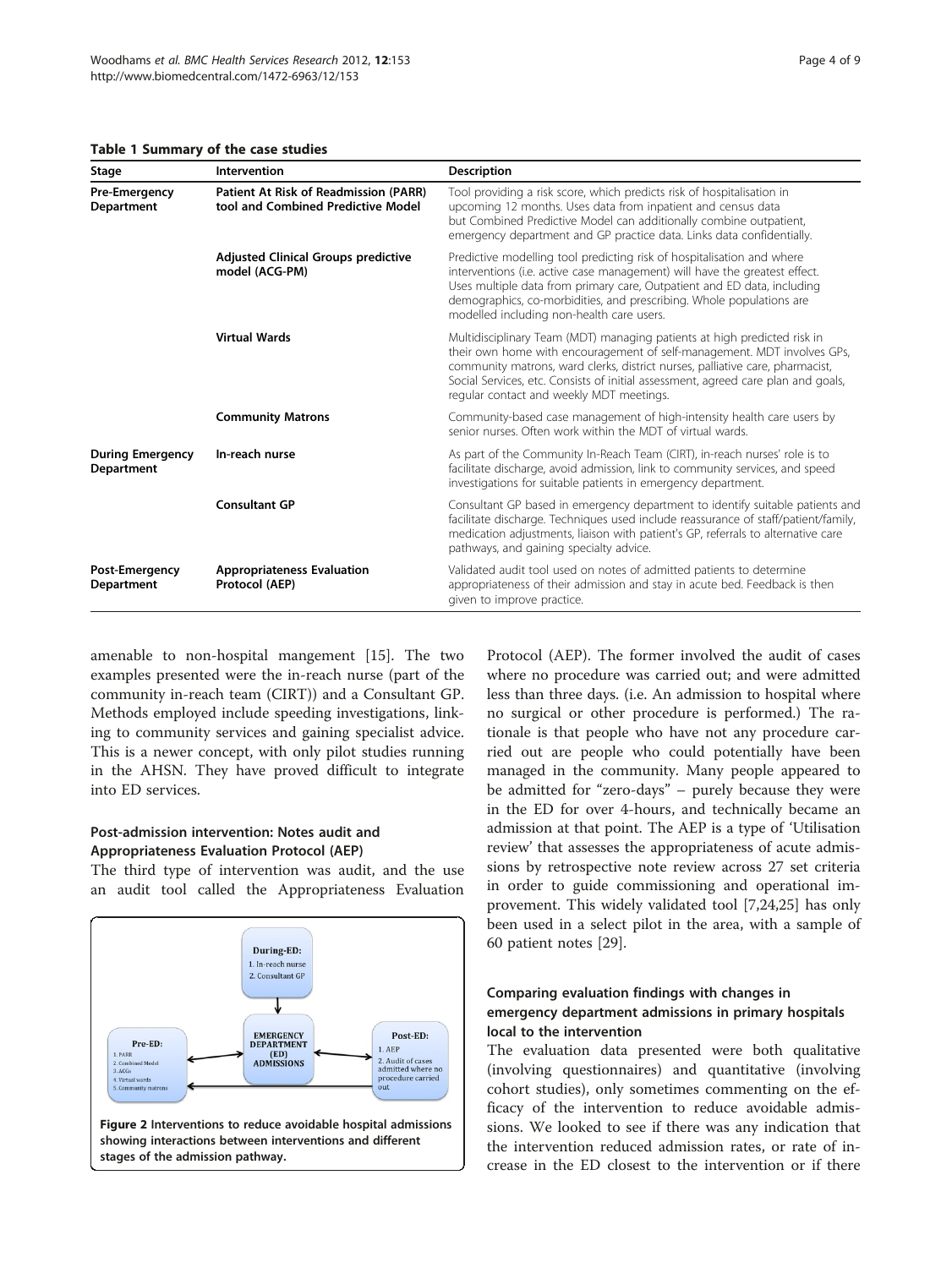<span id="page-5-0"></span>Table 2 Evaluation of the case studies

| Stage                                 | Intervention                                                                | <b>Description</b>                                                                                                                                                                                                                                                                                                                                                    |  |
|---------------------------------------|-----------------------------------------------------------------------------|-----------------------------------------------------------------------------------------------------------------------------------------------------------------------------------------------------------------------------------------------------------------------------------------------------------------------------------------------------------------------|--|
| <b>Pre-Emergency</b><br>Department    | Patient At Risk of Readmission (PARR)<br>tool and Combined Predictive Model | Tool providing a risk score, which predicts risk of hospitalisation in<br>upcoming 12 months. Uses data from inpatient and census data but<br>Combined Predictive Model can additionally combine outpatient,<br>emergency department and GP practice data. Links data confidentially.                                                                                 |  |
|                                       | <b>Adjusted Clinical Groups predictive</b><br>model (ACG-PM)                | Predictive modelling tool predicting risk of hospitalisation and where<br>interventions (i.e. active case management) will have the greatest effect.<br>Uses multiple data from primary care, Outpatient and ED data, including<br>demographics, co-morbidities, and prescribing. Whole populations are<br>modelled including non-health care users.                  |  |
|                                       | <b>Virtual Wards</b>                                                        | Multidisciplinary Team (MDT) managing patients at high predicted risk in<br>their own home with encouragement of self-management. MDT involves GPs,<br>community matrons, ward clerks, district nurses, palliative care, pharmacist,<br>Social Services, etc. Consists of initial assessment, agreed care plan and goals,<br>regular contact and weekly MDT meetings. |  |
|                                       | <b>Community Matrons</b>                                                    | Community-based case management of high-intensity health care users by<br>senior nurses. Often work within the MDT of virtual wards.                                                                                                                                                                                                                                  |  |
| <b>During Emergency</b><br>Department | In-reach nurse                                                              | As part of the Community In-Reach Team (CIRT), in-reach nurses' role is to<br>facilitate discharge, avoid admission, link to community services, and speed<br>investigations for suitable patients in emergency department.                                                                                                                                           |  |
|                                       | <b>Consultant GP</b>                                                        | Consultant GP based in emergency department to identify suitable patients<br>and facilitate discharge. Techniques used include reassurance of<br>staff/patient/family, medication adjustments, liaison with patient's GP,<br>referrals to alternative care pathways, and gaining specialty advice.                                                                    |  |
| Post-Emergency<br>Department          | <b>Appropriateness Evaluation</b><br>Protocol (AEP)                         | Validated audit tool used on notes of admitted patients to determine<br>appropriateness of their admission and stay in acute bed. Feedback is then<br>given to improve practice.                                                                                                                                                                                      |  |

were any way of aggregating the data from the interventions (Figure 3). Of the four local hospitals, emergency admission rates for two of the hospitals followed the regional trend of an increase, however there were contrary trends showed by the other two hospitals that were studied; therefore we cannot derive any firm conclusions from these data. The effect of the Wandsworth virtual wards on unplanned hospitalisation rates is currently being evaluated [[30\]](#page-9-0).

### Learning from the workshop

The principal lessons from the workshop were how many of the interventions were commissioned by a small number of people driven by the imperative that "something must be done". Few underwent any evaluative scrutiny, though all were approved through the local NHS governance process, board and/or received local health service director level approval. Many of the presenters described projects they were personally involved

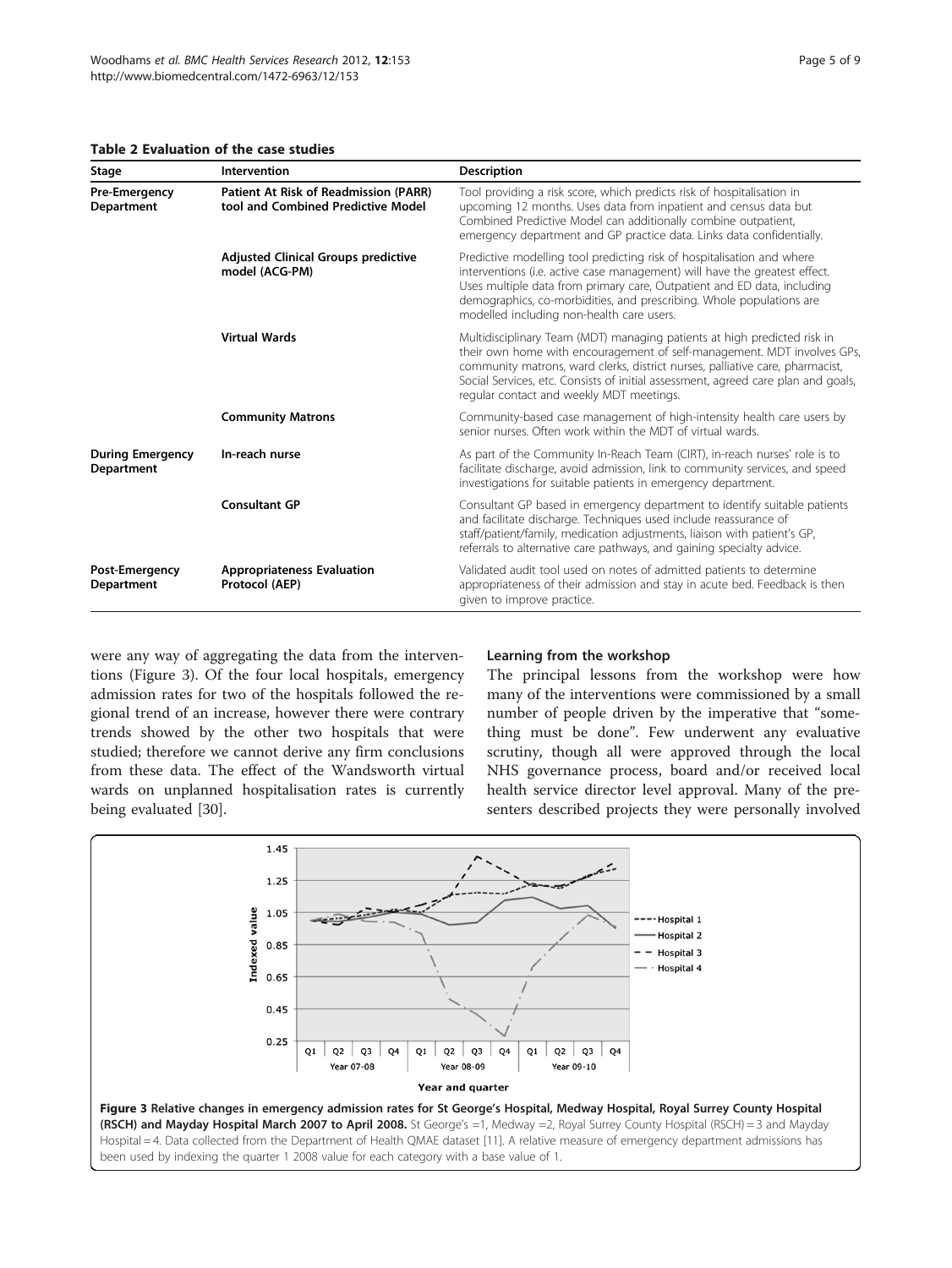<span id="page-6-0"></span>in covering areas where they worked. They did not consider bias and did not report that their evaluation might lack objectivity. Only two had considered independent evaluation; and one evaluation was currently underway [[30\]](#page-9-0). Where evaluation was considered generally no funding was available.

The method and scale of evaluations reported varied: five described completed local studies across three main hospital areas; one described a large-scale US study using the same intervention, and one presented multiple background studies from outside the region.

The intervention in all but one locality acted at a single point on the pathway. The one that considered intervening in more than one stage in the pathway combined the use of an in-reach nurse with feedback of data to practices on comparative rates of admission. However, no data were presented about feedback of data.

The presenters came from a wider range of backgrounds and may have only been employed or contracted to the NHS to work on a particular intervention. They included members of private as well NHS healthcare services, self-employed and directly employed clinicians and non-clinicians.

# Post workshop discussion

Between and after the workshops there was some sharing of additional data and research findings. No real consensus emerged other than an unchallenged view that audit was the preferred change mechanism for primary care; and strong views from some individuals that introducing an independent evaluative culture was needed.

## **Discussion**

# Principal findings

Many of the individual projects claimed success, yet in aggregate they have failed to halt or slow the rise in ED admissions (Figure [3](#page-5-0)). Current evaluations of interventions are neither independent nor standardised, and do not appear to allow for clustering in their design. Interventions appear to be carried out in isolation; and health service managers do not appear to be considering the impact of multiple interventions at different stages of this care pathway.

#### Implications of the findings

Well-meaning interventions are ineffective at a macro level- whether because the relentless rise in admission is too great; the interventions are not sufficiently powerful in isolation, or they are not being used to their full potential. All three are probably contributory.

We need an objective and possibly independently run evaluative protocol including standardised outcome measures more accurately to appraise the effectiveness of different initiatives, enabling the most successful to be identified. They should consider including patient experience. Only one of the studies identified reported patient experience as an outcome measure.

A more integrated "system-based" approach with better teamwork may create improved results; through combined strength and insight into the various interactions initiatives have at different stages of the care pathway.

#### Comparison with literature

The increase in ED attendance and non-elective admission is an international problem [[1](#page-8-0),[8](#page-8-0),[31](#page-9-0)]. Better community care for long-term conditions can decrease the rate

Table 3 Predictive modelling tools, clinical teams in primary care and auditing tools for appropriateness of admission in common use

| Predictive modelling tools                                            | Primary care-based clinical teams                                      | Appropriateness of admission evaluation tools                                                      |
|-----------------------------------------------------------------------|------------------------------------------------------------------------|----------------------------------------------------------------------------------------------------|
| -PARR                                                                 | -Community Matrons                                                     | -AEP (including several country-specific versions)                                                 |
| -PARR++                                                               | -Virtual Wards                                                         |                                                                                                    |
| -Combined Predictive Model                                            | -Guided Care Model                                                     | <b>-ISD</b> - Intensity (of service), Severity (of illness),<br>Discharge criteria, InterQual Inc. |
| -ACG                                                                  | - <b>PACE</b> -Program of All-Inclusive<br>Care for the Elderly        | -MCAP- Managed Care Appropriateness Programme                                                      |
| -HUM-Dr Foster high impact user<br>management tool                    | <b>GRACE-</b> Geriatric Resources<br>for Assessment and Care of Elders | - <b>MPAP-</b> Medical Patients Appropriateness programme                                          |
| -CPM-Health dialog<br>Combined Predictive Model                       |                                                                        | -The Oxford Bed study instrument                                                                   |
| -PRISM-Welsh Predictive<br>Risk Stratification Model                  |                                                                        | - <b>SMI-</b> Standardised Medreview Instrument                                                    |
| -SPARRA- Scottish Patients<br>At Risk of Readmission and<br>Admission |                                                                        |                                                                                                    |
| -ADRIntell                                                            |                                                                        |                                                                                                    |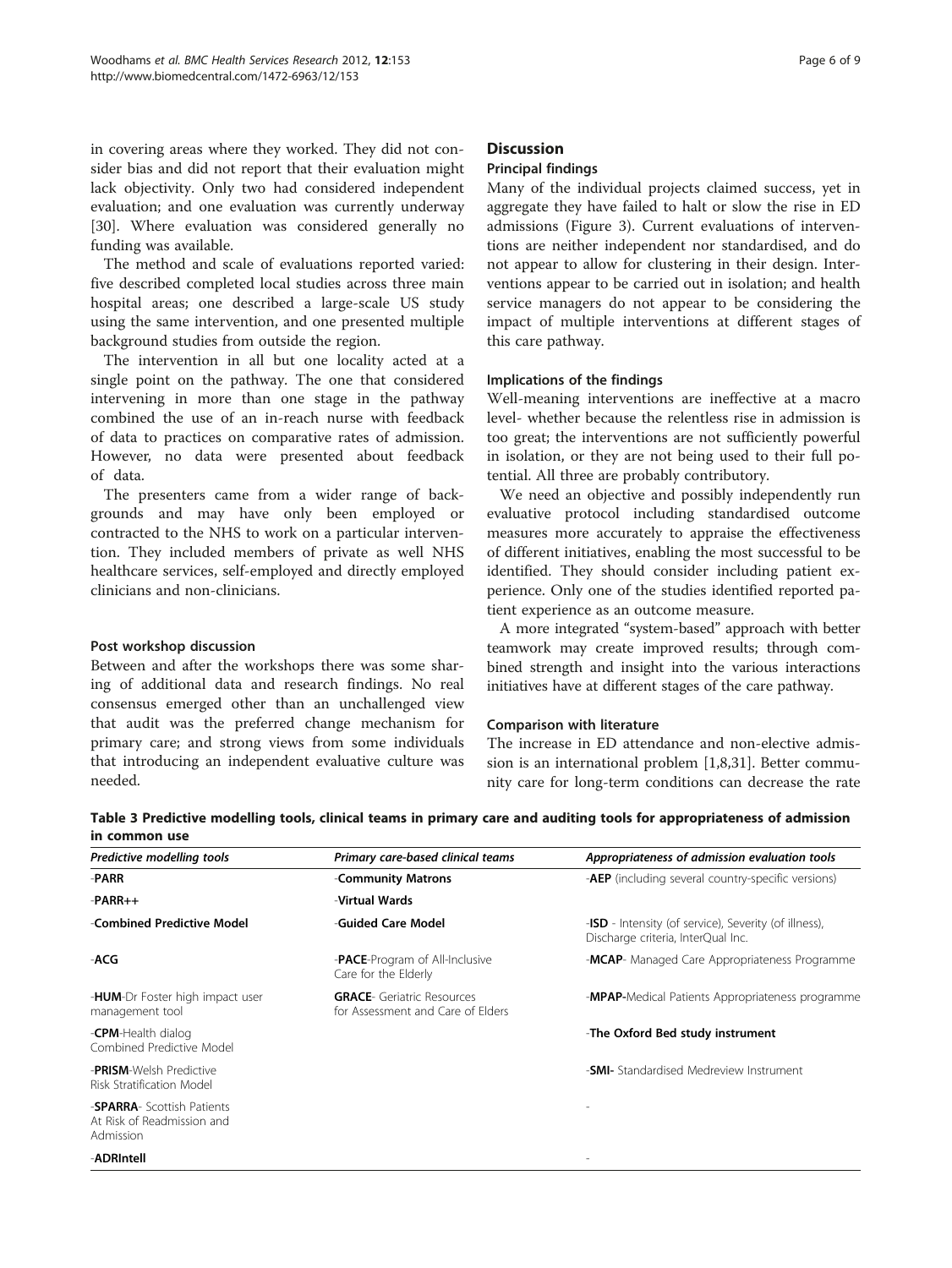of inappropriate admissions, despite other factors such as social deprivation being outside of healthcare control [[9\]](#page-8-0). Individualised care programmes for patients at high risk of hospitalisation have been effective at reducing health costs in countries including Sweden, Germany, America and the UK [\[1,8,18](#page-8-0)[,32](#page-9-0)] and incorporating risk profiling tools into UK-based systems has proved unproblematic [[18\]](#page-8-0). However, there are multiple systems in place (see Table [3\)](#page-6-0); and contradictory findings about their effectiveness; [[25](#page-8-0)[,33](#page-9-0)-[35\]](#page-9-0) and some patients at high predicted risk of admission may not be amenable to preventative care [\[36](#page-9-0)].

The use of geriatricians and more senior doctors in the ED has been proposed as yet another mechanism for reducing unnecessary admissions; again these appear to be largely observational studies performed outside of the UK [\[18](#page-8-0)[,37](#page-9-0)].

There have been previous attempts to evaluate the use of interventions to prevent avoidable hospital admissions [[21\]](#page-8-0) particularly focusing on predictive modelling programmes [[18-20\]](#page-8-0) and auditing the appropriateness of admission [[7,25,](#page-8-0)[38-40](#page-9-0)]. These have made useful suggestions, such as greater sensitivity with graduated combination of multiple data sources [\[19](#page-8-0)] and looking at the impact of interventions not solely the risk [\[8](#page-8-0)]. However, none have taken a whole system perspective.

We found little use of strategies aimed at reducing readmission, beyond the use of risk scores. Reducing readmission is important internationally, and interventions targeted at this part of the care pathway could have an important effect on admission rates [[41\]](#page-9-0). Improved discharge planning [[42](#page-9-0)], exercise programmes with telephone interventions [[43\]](#page-9-0), and other interventions may reduce readmission rates. However, systematic reviews failed to find an effect on 30-day readmission [[44\]](#page-9-0) or that risk predictive models for readmission are generally poor [[45\]](#page-9-0).

Multiple individual interventions may improve outcomes. An integrated-care pilot performed in Torbay [[46\]](#page-9-0) has claimed this kind of impact. In this locality health and social services have been linked with newly appointed co-ordinators, extending community support to patients and leading to dramatically reduced rates of avoidable hospital admission.

The Department of Health has recently announced it will not be funding an upgrade of PARR or the Combined Predictive Model encouraging local NHS organisations to "either upgrade [PARR and the Combined Predictive Model] themselves or move to an alternative model" [[47\]](#page-9-0).

#### Limitations of the method

Case studies were selected from a convenience sample of volunteer attendees at the AHSN. There is a risk of a bias towards the presentation of successful interventions. Case studies were often unpublished, neither peerreviewed nor independently evaluated. The case studies were of small-scale interventions, incomplete and yet reported some level of success.

## Call for further research

In spite of the limitations, this approach offers an opportunity to bring together an appropriately wide range of healthcare professionals and stakeholders to report current practice. Creating a standard data set embedded into routine practice would provide data and improve our ability to evaluate current interventions.

# Conclusions

This report from an AHSN identified a number of interventions across all stages of the emergency care pathway. A breadth of evidence was presented that illustrated the value of the AHSN for a forum for sharing interventions and for innovators to meet.

However, lack of a fixed evaluative framework meant we were unable fully to compare and contrast the interventions. NHS funds might be better directed to more cost-effective community interventions than to resourcing the apparently ever-rising rate of emergency admissions. Initiatives to combat the latter have, thus far proved ineffective at the macro-level. Methods are more likely to involve co-ordination and possibly integration of services, but only after they have been systematically and independently evaluated. Without mandatory critical appraisal and evaluation of new interventions we will continue to see them introduced more in hope than expectation of success.

#### List of abbreviations used

A&E: Accident and Emergency; ACG-PM: Adjusted Clinical Groups Predictive Model; ACG: Adjusted Clinical Group- a predictive modelling tool; AEP: Appropriateness Evaluation Protocol – an audit and feedback tool; AHSN: Academic Health and Social Care Network; AHSN: Academic Health and Social Care Network; CIRT: Community In-Reach Team – a clinical team; CPM: Combined Predictive Model – a predictive modelling tool; ED: Emergency department; GRACE: Geriatric Resources for Assessment and Care of Elders; HUM: High impact User management tool - a predictive modelling tool; ICT: Intermediate care team – a clinical team; ISD: Intensit, Severity, Discharge- an audit tool; MAU: Medical Assessment Unit; MCAP: Managed Care Appropriateness Programme; MPAP: Medical Patients Appropriateness Programme; MDT: Multiple Disciplinary Team; MeSH: Medical Subject Heading; PARR: Patients at Risk of Readmission –a risk score; PACE: Program of All-Inclusive Care for the Elderly; PCT: Primary Care Trust; QIPP: Quality, Intervention, Productivity and Prevention programme; SPARRA: Scottish Patients At Risk of Readmission and Admission..

#### Competing interests

VW None declared. SdeL None. Director of South West London AHSN Health Outcomes Group. SD None declared. GH An employee of Sollis – who provide ACGs as a service to GP practices across England. SM None declared. TD None declared. SH None. Co-chair of South West London AHSN Health Outcomes Group. HA-S None. Chair of South West London AHSN Health Outcomes Group.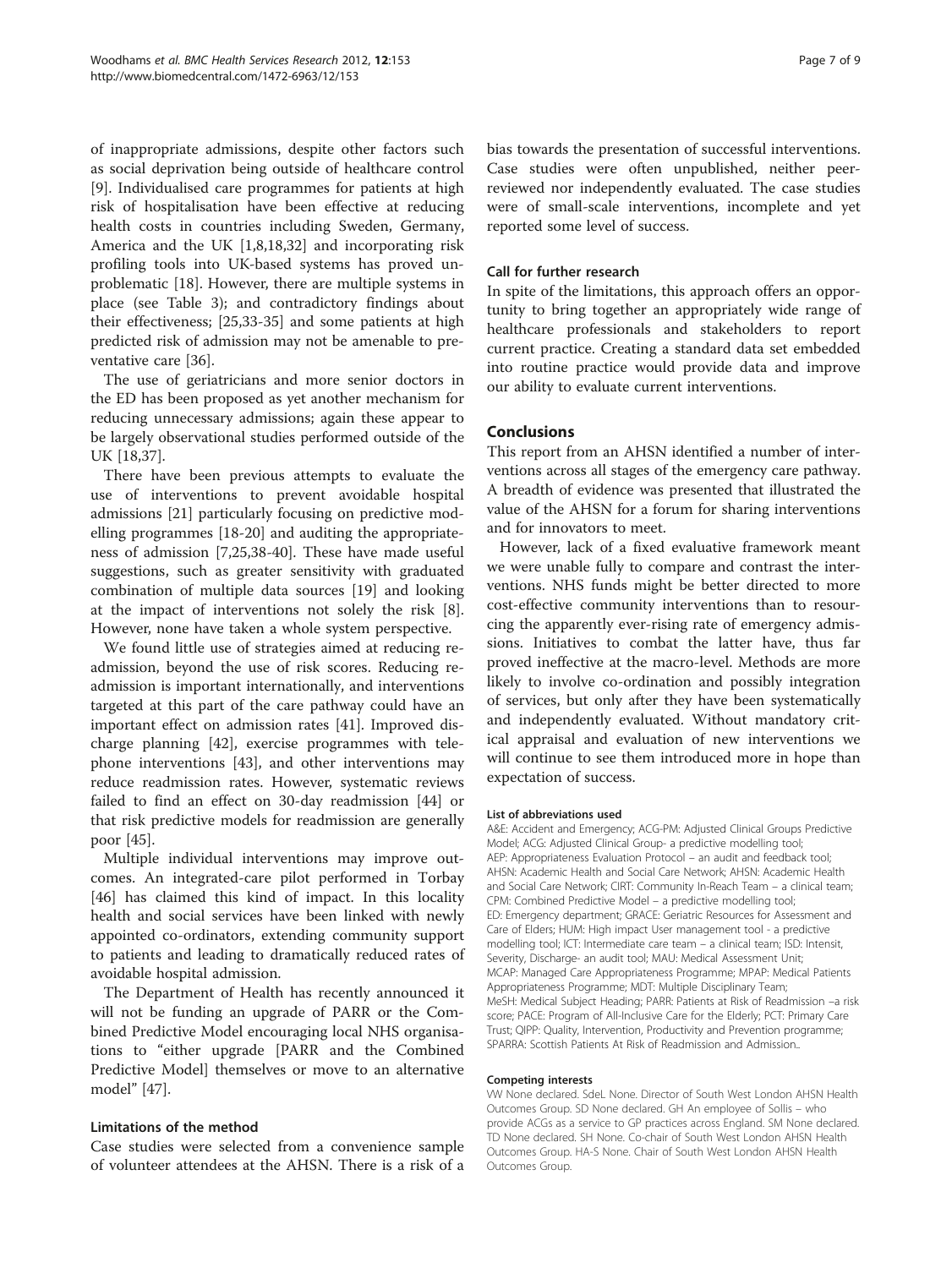#### <span id="page-8-0"></span>Authors' Information

VW Academic Foundation Doctor Royal Surrey County Hospital. SdeL Professor of Primary Care & Clinical Informatics. SD GP North West London, NIHR In-Practice Fellow. GH Head of Business Intelligence and Data Warehousing, The Sollis Partnership. SM GP Community Consultant Wandsworth PCT. TD Professor of Health Care Management. SH Professor of Primary Care, Head of Division of Population Health Sciences & Education. HA-S Director of Public Health.

#### Acknowledgements

This study was conducted as one of the activities of the South West London AHSN Health Outcomes Group. Mehdi-Ward for administrative support for these meetings; Lawrence Benson, Director SW London Academic Health and Social care Network for support and facilitation. Dr Geraint Lewis, Senior Fellow at The Nuffield Trust for his presentation on predictive modelling tools and contributions regarding their use with virtual wards. The workshop was supported by a small grant by South West London AHSN.

#### Guarantor

Professor Simon de Lusignan is the guarantor for this paper.

#### Author details

<sup>1</sup>Department of Health Care Management and Policy, University of Surrey, GUILDFORD GU2 7XH, UK. <sup>2</sup>Division of Population Health Sciences and Education, Hunter Wing, St. George's – University of London, LONDON SW17 0RE, UK. <sup>3</sup>Central Wandsworth Community Ward, Southfield Group Practice, 492a Merton Road, London SW18 5AE, UK. <sup>4</sup>The Sollis Partnership Ltd 20 Hook Road, Epsom, Surrey KT19 8TR, UK. <sup>5</sup>Portobello Clinic, 12 Raddington Road, LONDON W10 5TG, UK. <sup>6</sup>Room 147, 1st Floor, Wandsworth Town Hall, Wandsworth High Street, London SW18 2PU, UK.

#### Authors' Contributions

VW Conducted the literature review and major contribution to all drafts of the paper. SdeL Conceived the idea for the learning events and review. Leads the South West London AHSN Health Outcomes Group and helped draft and comment on the paper. SD Contributed to the organisation and content of the first learning event and drafts of the paper. GH Contributed to the content of the first learning event and commented on drafts of the paper. SM Contributed to the content of the first learning event and drafts of the paper. TD Contributed to and commented on all drafts of the paper. SH Contributed to and commented on all drafts of the paper and development of the health outcomes group. HA-S Contributed to and commented on all drafts of the paper and development of the health outcomes group. All authors read and approved the final manuscript.

#### Received: 29 January 2012 Accepted: 24 May 2012 Published: 10 June 2012

#### References

- 1. Hensher M, Edwards N, Stokes R: International trends in the provision and utilisation of hospital care. BMJ 1999, 319(7213):845–848.
- 2. Audit Commission: More for Less 2009/10: Are efficiency and productivity improving within the NHS? 2010. [http://www.audit-commission.gov.uk/](http://www.audit-commission.gov.uk/SiteCollectionDocuments/AuditCommissionReports/NationalStudies/20101216moreforless200910.pdf) [SiteCollectionDocuments/AuditCommissionReports/NationalStudies/](http://www.audit-commission.gov.uk/SiteCollectionDocuments/AuditCommissionReports/NationalStudies/20101216moreforless200910.pdf) [20101216moreforless200910.pdf](http://www.audit-commission.gov.uk/SiteCollectionDocuments/AuditCommissionReports/NationalStudies/20101216moreforless200910.pdf) [Accessed 29.05.12].
- 3. Jones R: A fair tariff for emergency assessment activities lessons learned. Br J Health Care Manage. 2010, 16(12):574-583. Available from: [http://www.hcaf.biz/2010/Assessment\\_Unit\\_Tariff.pdf](http://www.hcaf.biz/2010/Assessment_Unit_Tariff.pdf) [Accessed 20.09.11].
- 4. Oldham J: Urgent care Quality, Innovation, Productivity and Prevention (QIPP) work stream. Department of Health.; Jan 2011. [website online]. Available from: [http://www.dh.gov.uk/en/Healthcare/Qualityandproductivity/](http://www.dh.gov.uk/en/Healthcare/Qualityandproductivity/QIPPworkstreams/DH_115468) [QIPPworkstreams/DH\\_115468](http://www.dh.gov.uk/en/Healthcare/Qualityandproductivity/QIPPworkstreams/DH_115468) [Accessed 29.05.12].
- 5. Yam CH, Wong EL, Chan FW, Leung MC, Wong FY, Cheung AW, Yeoh EK: Avoidable readmission in Hong Kong–system, clinician, patient or social factor? BMC Health Serv Res 2010 Nov 17, 10:311.
- Hammond CL, Pinnington LL, Phillips MF: A qualitative examination of inappropriate hospital admissions and lengths of stay. BMC Health Serv Res 2009 Mar 5, 9:44.
- 7. Fellin G, Apolone G, Tampieri A, et al: Appropriateness of hospital use: an overview of Italian studies. Int J Qual Health Care 1995, 7(3):219–225.
- Freund T, Wensing M, Mahler C, et al: Development of a primary carebased complex care management intervention for chronically ill patients at high risk for hospitalization: a study protocol. Implementation Science 2010, 5:70. Available from: [http://www.implementationscience.com/content/](http://www.implementationscience.com/content/5/1/70#IDA2FM0L) [5/1/70#IDA2FM0L](http://www.implementationscience.com/content/5/1/70#IDA2FM0L) [Accessed 29.05.12].
- 9. Saxena S, George J, Barber J, Fitzpatrick J, Majeed A: Association of population and practice factors with potentially avoidable admission rates for chronic diseases in London: cross sectional analysis. J R Soc Med 2006, 99(2):81–89.
- 10. Campbell J: Inappropriate admissions: thoughts of patients and referring doctors. J R Soc Med 2001 Dec, 94(12):628–631.
- 11. Department of Health: Archive: Emergency admissions through Accident & Emergency.: Performance and Statistics dataset. Available from: [http://www.dh.gov.uk/en/Publicationsandstatistics/Statistics/](http://www.dh.gov.uk/en/Publicationsandstatistics/Statistics/Performancedataandstatistics/AccidentandEmergency/DH_087977) [Performancedataandstatistics/AccidentandEmergency/DH\\_087977](http://www.dh.gov.uk/en/Publicationsandstatistics/Statistics/Performancedataandstatistics/AccidentandEmergency/DH_087977) [Accessed 29.05.12].
- 12. NHS The Information Centre for Health and Social Care: Hospital Episode Statistics (HES) Online.: [website online]: Available from: [http://www.hesonline.](http://www.hesonline.nhs.uk/Ease/servlet/ContentServer?siteID=1937) [nhs.uk/Ease/servlet/ContentServer?siteID=1937](http://www.hesonline.nhs.uk/Ease/servlet/ContentServer?siteID=1937) [Accessed 29.05.12].
- 13. Shepperd S, Doll H, Angus RM, Clarke MJ, Iliffe S, Kalra L, Ricauda NA, Wilson AD: Admission avoidance hospital at home. Cochrane Database Syst Rev 2008, 4:CD007491.
- 14. Agency for Healthcare Research and Quality: Guide to prevention quality indicators: hospital admission for ambulatory care sensitive conditions. 2001. Available from: [www.qualityindicators.ahrq.gov](http://www.qualityindicators.ahrq.gov).
- 15. Sanderson C, Dixon J: Conditions for which onset or hospital admission is potentially preventable by timely and effective ambulatory care. J Health Serv Res Policy 2000 Oct, 5(4):222-230.
- 16. South West London Academic Health and Social Care System [website online]: Available from:<http://www.swlondonahsn.org/> [Accessed 29.05.12].
- 17. St. George's University of London: Clinical Informatics [website online]: Health Outcomes Group. [website online] Available from: [http://www.clininf.](http://www.clininf.eu/projects/ahsn.html) [eu/projects/ahsn.html](http://www.clininf.eu/projects/ahsn.html) [Accessed 29.05.12].
- 18. Tam K, Ho H, Shea T, et al: Joint efforts of emergency medicine specialists and geriatricians in managing old-age-home elderly who attened the Accident and Emergency Department of a regional hospital. Asian J Gerontol Geriatr 2007, 2:139–142.
- 19. Siemens K, Gurol-Urganci I, Atun R, Weiner J: Evaluating case-mix and predictive modelling measures within the British Primary care sector. BMC Health Serv Res 2007, 7(Suppl 1):A8. [online article]. Available from: <http://www.biomedcentral.com/1472-6963/7/S1/A8>.
- 20. Cochrane D, Farenden J: Tools Assessment: Services for Life (Draft) [online]. Wakefield: Tribal consulting for East Midlands PCT; 2008. Available from: [http://www.networks.nhs.uk/nhs-networks/commissioning-for-long-term](http://www.networks.nhs.uk/nhs-networks/commissioning-for-long-term-conditions/resources-1/risk-profiling-and-management/Modelling%20Tools%20Report%20Draft%20V1b%20-2)[conditions/resources-1/risk-profiling-and-management/Modelling%20Tools%](http://www.networks.nhs.uk/nhs-networks/commissioning-for-long-term-conditions/resources-1/risk-profiling-and-management/Modelling%20Tools%20Report%20Draft%20V1b%20-2) [20Report%20Draft%20V1b%20-2](http://www.networks.nhs.uk/nhs-networks/commissioning-for-long-term-conditions/resources-1/risk-profiling-and-management/Modelling%20Tools%20Report%20Draft%20V1b%20-2) [Accessed 29.05.12].
- 21. Bardsely M, Georghiou T, Steventon A: Predictive Risk and Healthcare: An overview. London: The Nuffield Trust; 2011 [online]. Available from: [http://www.nuffieldtrust.org.uk/members/download.aspx?f=/ecomm/files/](http://www.nuffieldtrust.org.uk/members/download.aspx?f=/ecomm/files/Predictive-risk-and-health-care-an-overview.pdf) [Predictive-risk-and-health-care-an-overview.pdf](http://www.nuffieldtrust.org.uk/members/download.aspx?f=/ecomm/files/Predictive-risk-and-health-care-an-overview.pdf) [Accessed 29.05.12].
- 22. Lewis G: Predictive Modelling in Action: How 'Virtual Wards' Help High-Risk Patients Receive Hospital Care at Home [article online]. In Issues in International Health Policy. New York: The Commonwealth Fund; 2010. Available from: [http://www.commonwealthfund.org/Content/Publications/](http://www.commonwealthfund.org/Content/Publications/Issue-Briefs/2010/Aug/Predictive-Modeling-in-Action.aspx) [Issue-Briefs/2010/Aug/Predictive-Modeling-in-Action.aspx](http://www.commonwealthfund.org/Content/Publications/Issue-Briefs/2010/Aug/Predictive-Modeling-in-Action.aspx) [Accessed 29.05.12].
- 23. Boyd CM, Reider L, Frey K, Scharfstein D, Leff B, Wolff J, Groves C, Karm L, Wegener S, Marsteller J, Boult C: The effects of guided care on the perceived quality of health care for multi-morbid older persons: 18 month outcomes from a cluster-randomized controlled trial. J Gen Intern Med 2010 Mar, 25(3):235–242.
- 24. Brabrand M, Knudsen T, Hallas J: The characteristics and prognosis of patients fulfilling the Appropriateness Evaluation Protocol in a medical admission unit; a prospective observational study. BMC Health Serv Res 2011 Jun 27, 11:152.
- 25. McDonagh MS, Smith DH, Goddard M: Measuring appropriate use of acute beds: A systematic review of methods and results. Health Policy 2000 Oct, 53(3):157–184.
- 26. Kaplow M, Charest S, Mayo N, Benaroya S: Managing patient length of stay better using an appropriateness tool. Healthc Manage Forum 1998, 2:13-19.
- 27. National Research Ethics Service: Defining Research [available online]. London: National Patient Safety Agency (Ref 0987); December 2009.